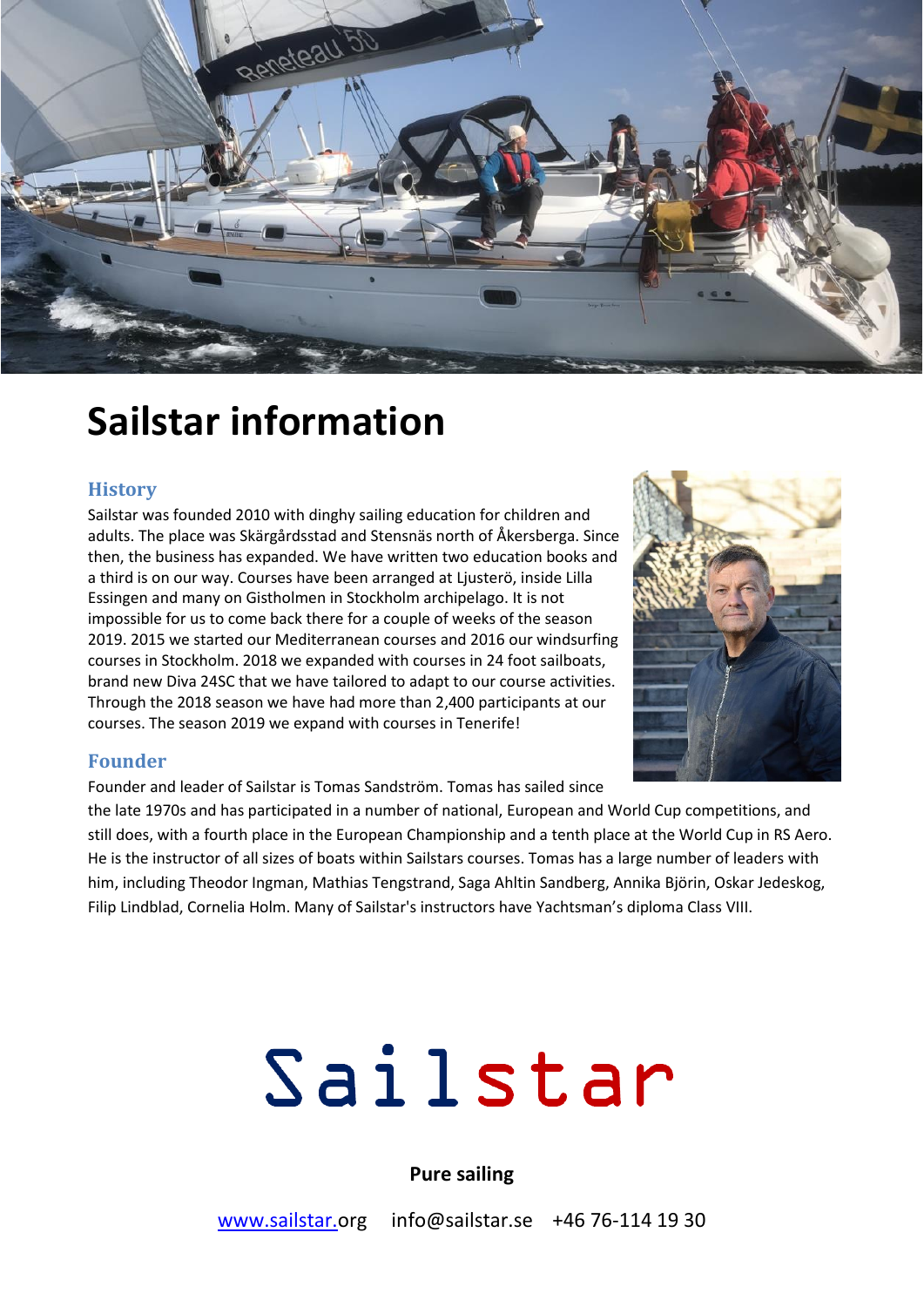# **Who participates?**

Sailstars courses are open to everyone from the age of 16 years (or younger together with the parent), the only requirement is that you can swim 200 meters. At our courses we have had ages ranging from 5 years to over 70 years. The dinghy courses are somewhat physically demanding, we sail in most winds, capsizing is included in the course and sometimes you need to "hike", that is, to hang outside the boat. The courses in the keel boats, small and large, are less physical, but even there you need to pull ropes of different kinds and move in a cockpit and a boat. The sailing courses on our large boats focus on sailing and handling large boats but have a lot of social impact when staying on the boats during the courses**.**

# **Our boats**

The boats we sail are Laser BUG, a one-man dinghy big enough for adults (max weight 165 kg) and RS Zest, a twoman dinghy that can be sailed with one man. (Max weight 225 kg) RS Zest we do also sail in Tenerife.

The smaller keel boats we sail are the new Diva 24SC that we have tailored for Sailstar, with a very large cockpit and with a proper toilet, despite the boat's small size. Dimensions 7.26 x 2.50 m, displacement about 1000 kg.

In Tenerife, we sail some smaller keel boats, Sigma 19, which is an open more dinghy-like boat measuring 6.0 x 2.5 m, displacement about 450 kg.

Our big sailboats are the Jeanneau Sun Odyssey 440, which we sail in Croatia, new to 2018, and even her we have put our own stamp on with a full size main, genoa and a Code 0 with 4 cabins plus a bunk in the saloon. Displacement 8.5 tons.

In Sweden we sail a Beneteau 50 which is somewhat older but constantly updated. 15.5 ton displacement makes her our biggest sailor.





#### **Courses**

Sailstar arranges introductory and basic courses as well as some advanced courses and exercises. Our goal is that after the basic course you will be able to rig your boat (hoist sail), launch it if it's a dinghy, be able to sail out of the harbor (all boats), understand how to steer and sheet and get around an island and then come back to the harbour, the marina or pull the boat on a ramp (dinghy). For the keel boat courses you should also be able to handle the boat at the port and handle navigation helpfully. The introductory courses are two days, the first two days on a basic course. To attend an introductory course, please contact us at Sailstar, so we can register for any basic course, but you only attend the first two days. The basic courses we arrange are four days (Sweden and Tenerife) or six days (weekly courses in Croatia and Tenerife).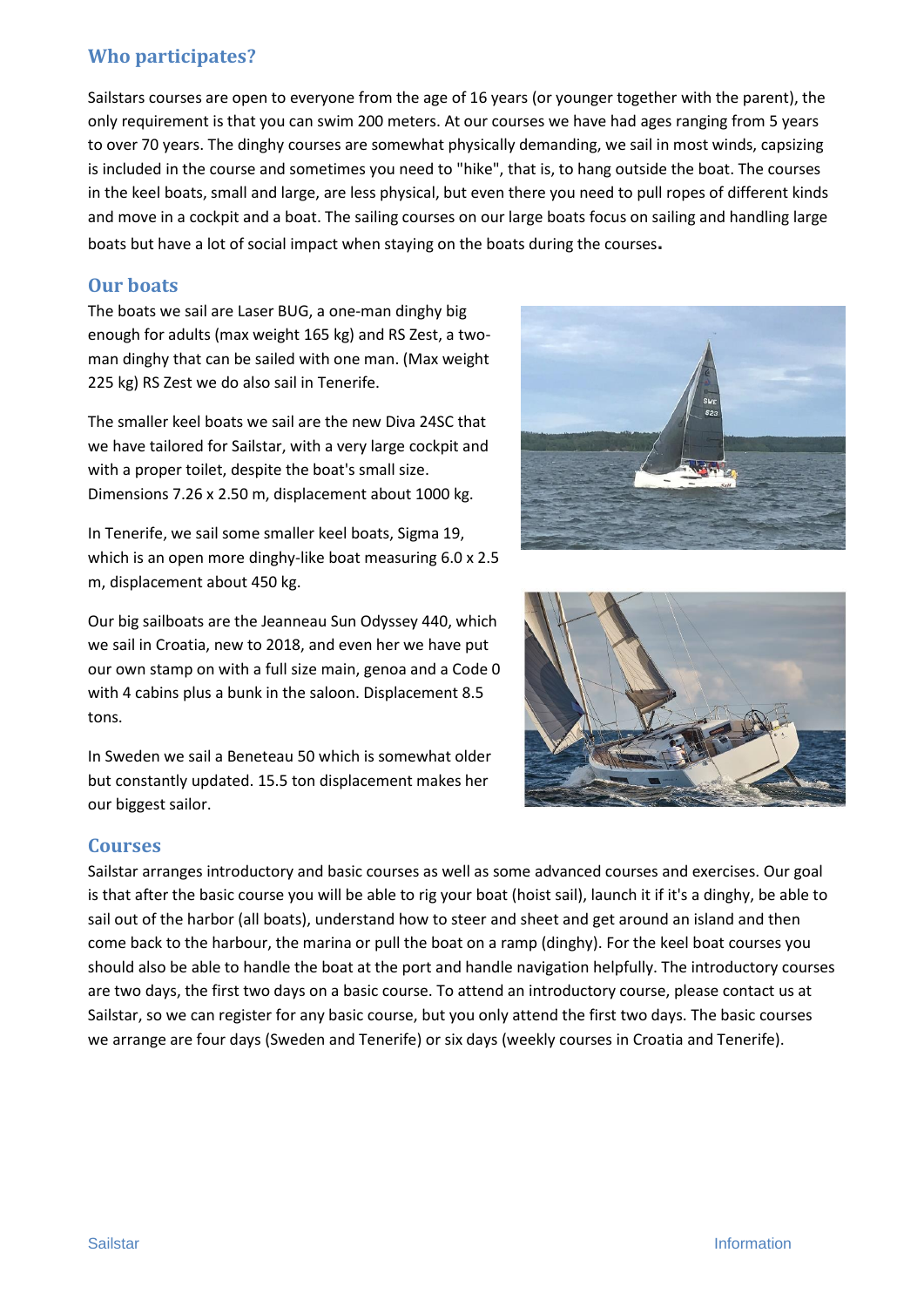#### **Course contents**

- The basics of sailing, sailing in different directions
- The basics of sailing, go higher and lower
- The basics of sailing tacking, gybing, wind eye
- Winds, wind forces, read winds
- Read weather, interpret a forecast \*
- Terms of sailing
- Safety, man-over-board (man-over-board not on dinghy courses) \*
- Knots
- Throw lasso \*
- **•** Give-way rules
- Rigging
- Sail care \*
- Navigation (partly, it is not a navigation course) \*
- Boat handling, manoeuvring and docking, anchoring (anchorage not dinghy) \*
- Trimming (some parts), cunningham, boom outhaul, kick, rigging, balance in the boat \*
- Practice, sailing. For dinghy seal, capsizing is added.

\* Not included in the introductory course

The course day is seven to eight hours.

### **Sailing diploma degree a and 2, Seglarintyg 1 & 2**

The undergraduate course gives you the opportunity to obtain Sailing Certificate 1 issued by NFB and if you already have a Yachtsman's diploma (Förarintyg) and Sailing Certificate 1, the basic course entitles you to obtain Sailing Certificate 2. (Does not apply to the dinghy courses). Both have an additional price of 300: plus any blue book of 50: - The basic course at Sailstar gives you 10% discount on Mediterranean courses and 15% discount on other courses.

#### **Prices**

- Introductory course, two days SEK 3.250  $*$
- Basic course dinghy four days,  $(2 + 2 \text{ days})$ , SEK 4.950  $*$
- Basic course midsize sailboat, keelboat, four days, SEK 4.950 \*
- Basic course large sail yacht, keelboat, four days, SEK 6.450 \*\*
- Basic course large sail yacht, Croatia, 6 days, SEK 8.450 \*\*\*
- Hire boat after completion of basic course, SEK 1.500 per day, start cost SEK 500
- Continuing courses and training, contact us

#### Prices including VAT

\* The courses are daily courses, no lodging or food included. Bring your food bag and drinks to the course.

\*\* The price includes basic course in sailing, accommodation on the boat for three nights. Food is added to cost price of 400: - and a dinner we eat at one of Stockholm Archipelago's taverns.

\*\*\* Price includes basic course, boat rental seven nights Saturday-Saturday and boat rental. Additionally, travel to Trogir, food at cost price and part of harbour rentals.